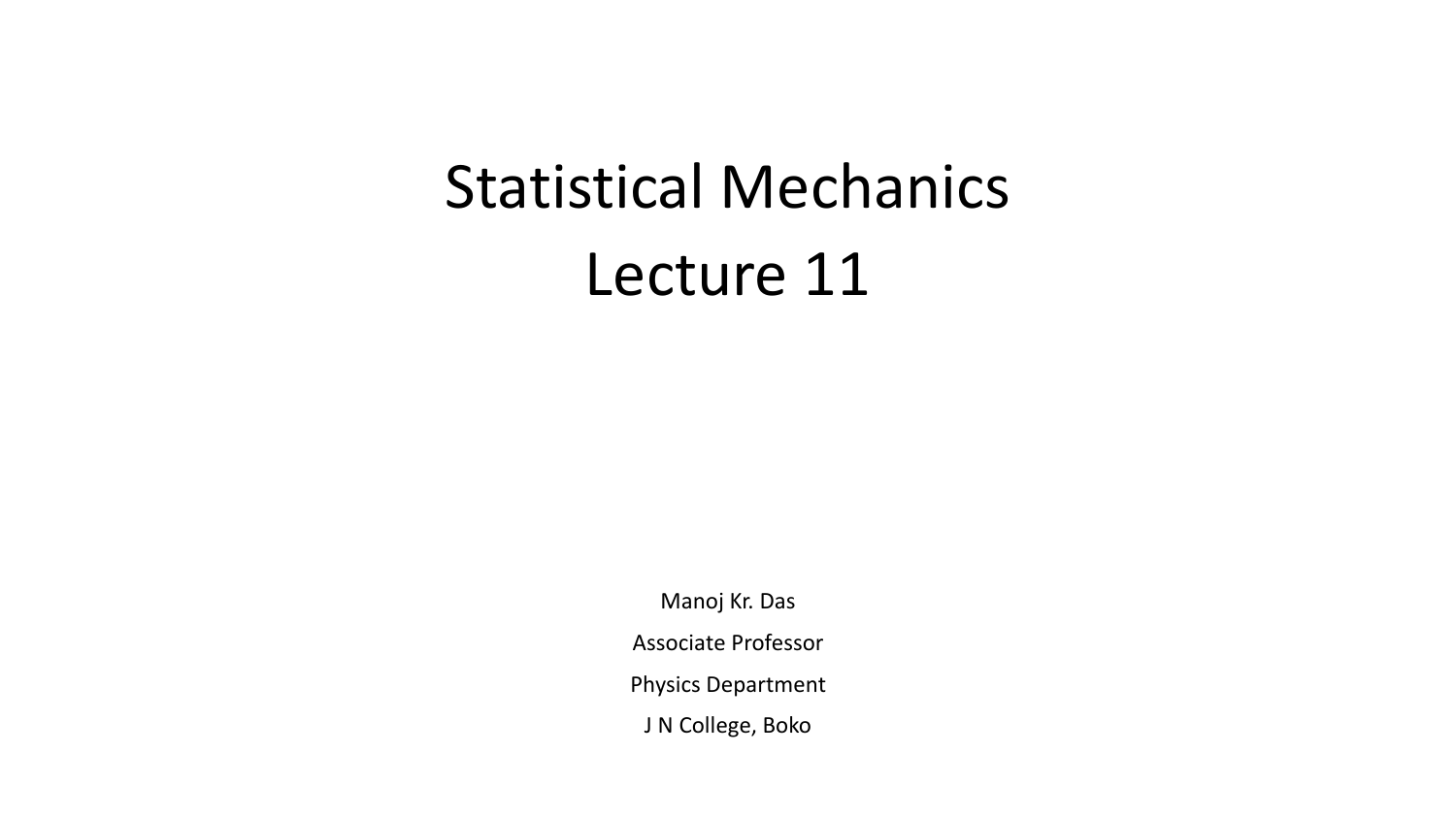## **Bose-Einstein Condensation:**

The derivation from perfect gas behaviour exhibited by Bose-Einstein gas is termed as gas degeneracy. The gas degeneracy is a function of  $\frac{1}{R}$  $\boldsymbol{D}$ , where  $D = e^x$ , so we get

$$
\frac{1}{D} = \frac{n}{g_s V} \left(\frac{2n mKT}{h^2}\right)^{-3/2} \rightarrow (i)
$$

We note that at temperature nearing zero i.e.  $T \approx 0$ , 1  $\boldsymbol{D}$ will have a large value which means the degeneracy will be more marked. It means the gas will deviate highly from its perfect gas behaviour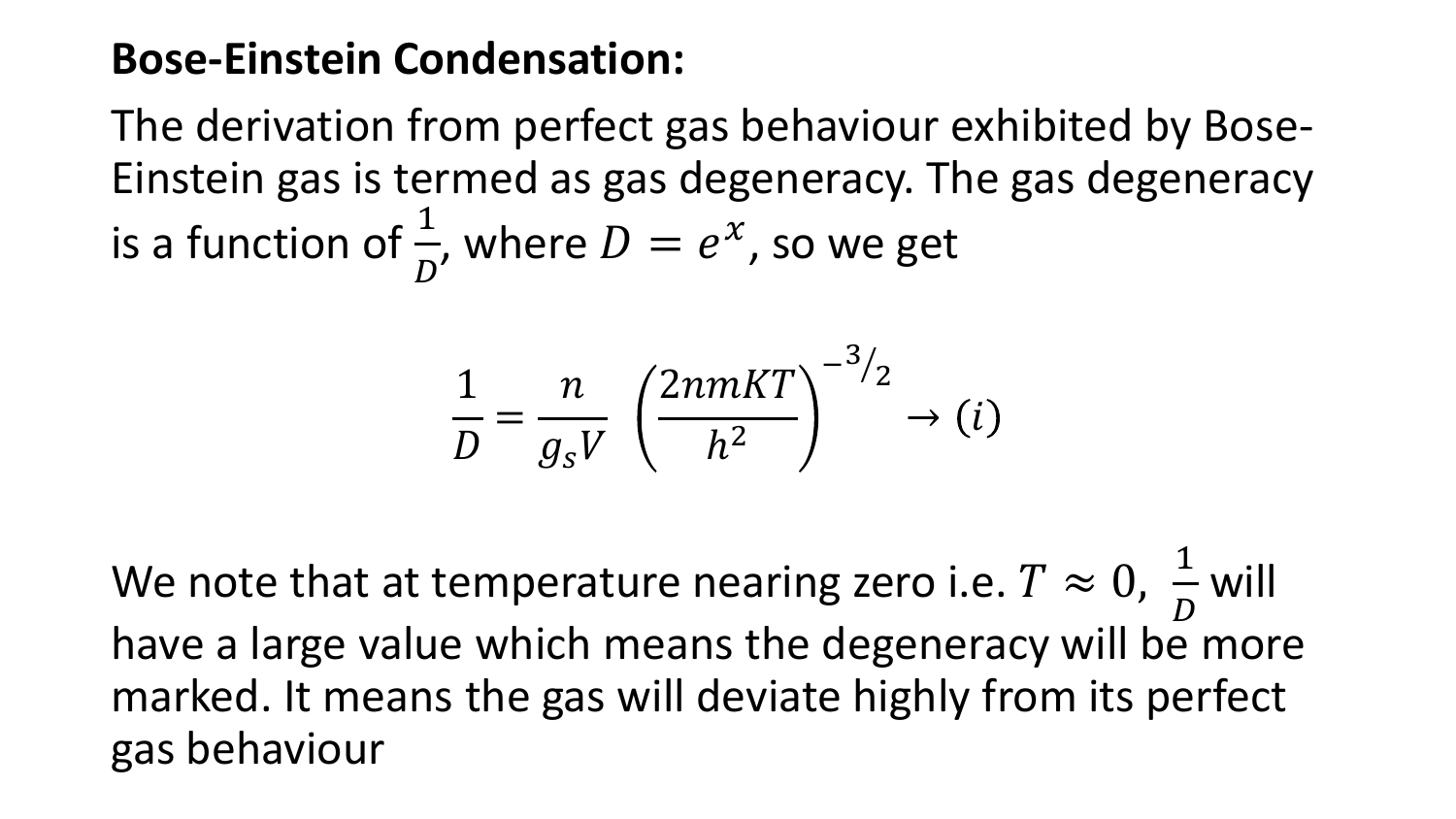The reason is that while at the Bose-Einstein distribution we have assumed that because of the closeness of the energy we could replace the discrete distribution by a continuous distribution giving that

$$
n = \int_{0}^{\infty} dn(\epsilon) \rightarrow (ii)
$$

i.e. we have changed summation into integration. As long as the change in occupation number  $n_i$  from state to state is small compared to the number of particles in the ststes. However the temperature in an ideal Bose gas is lowered to zero, the particles will begin to crowd in a few levels and the above condition will be violated.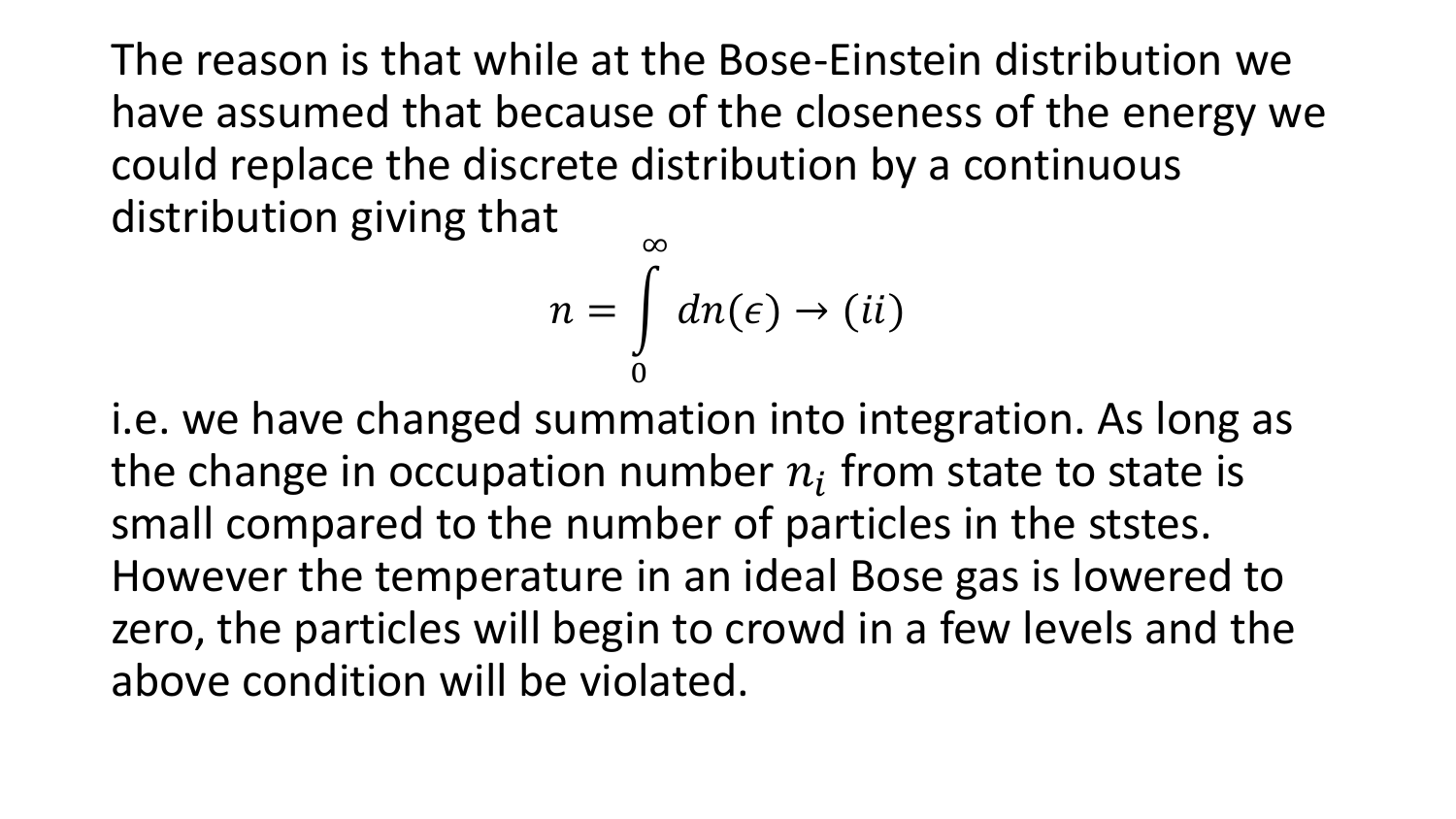This means that when working at low temperature one must be careful in replacing the summation into integration. The number of particles lying between energy range  $\epsilon$  and  $\epsilon + d\epsilon$ is given by

$$
dn(\epsilon) = g_s \frac{g(\epsilon)d\epsilon}{De^{\epsilon/KT} - 1} \rightarrow (iii)
$$

Where

$$
g(\epsilon) = \frac{4\pi mV}{h^3}\sqrt{2m\epsilon}
$$

We note that for ground level state  $\epsilon = \epsilon_0 = 0$ ,  $g(\epsilon) = 0$ , while actually it should have been unity because there is one state at  $\epsilon = 0$ .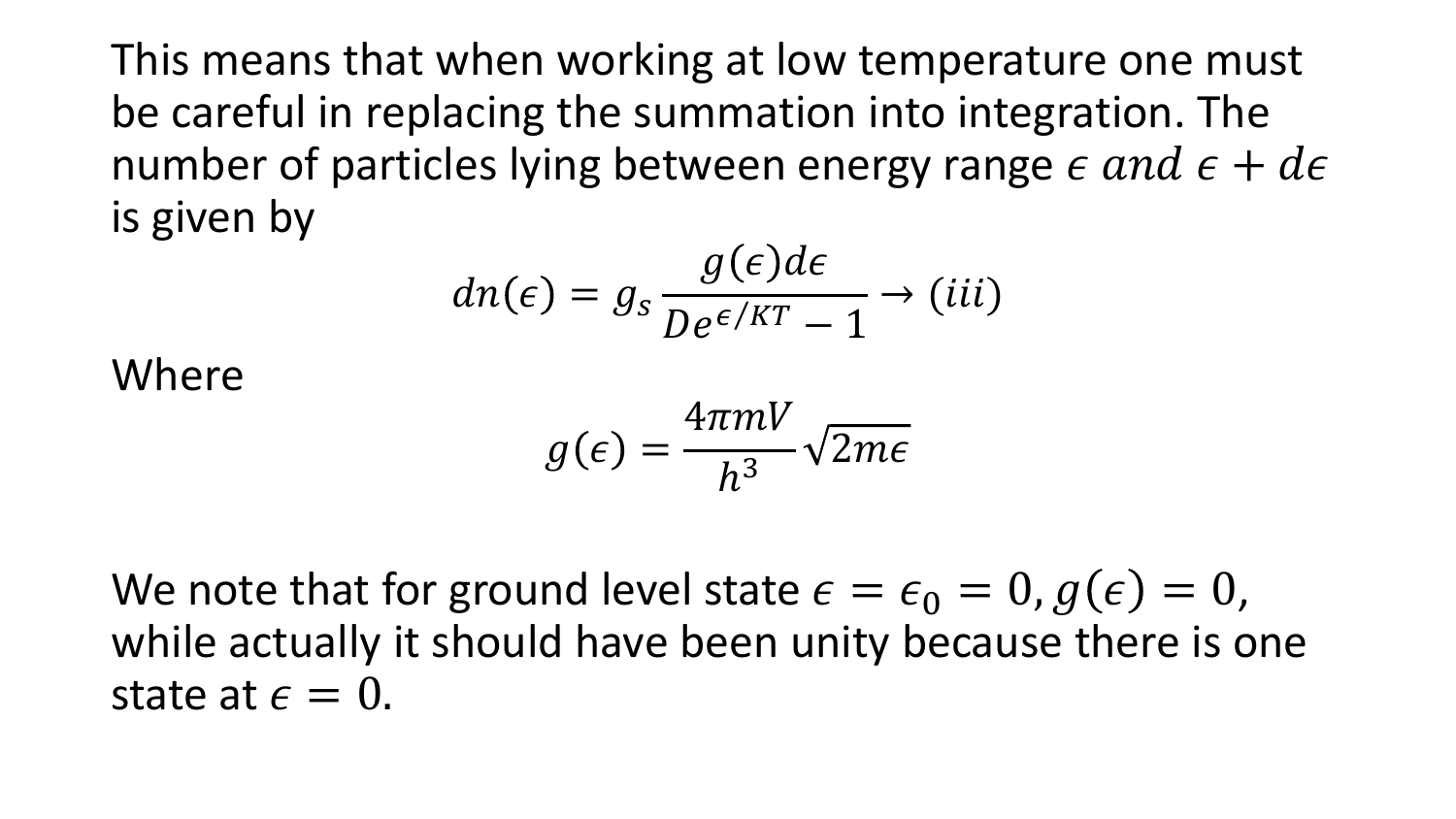Therefore above distribution fails to give number of states at  $\epsilon = 0$  while this state called the ground state is very important at low temperature because a large number of particles occupy it at such temperature. We further note that if  $\epsilon \neq 0$ 0 the above distribution holds good as  $g(\epsilon) \neq 0$ . therefore the above distribution still be applied for all states except ground state which should be treated separately. For a single state

$$
n_i = \frac{g_i}{e^{\alpha + \beta \epsilon_i} - 1} \rightarrow (iv)
$$

For ground state  $\epsilon_i = \epsilon_0 = 0$  and  $g_i = 1$ , Therefore the number of particles at ground state

$$
n_i \to n_0 = \frac{1}{e^{\alpha} - 1} \to (\nu)
$$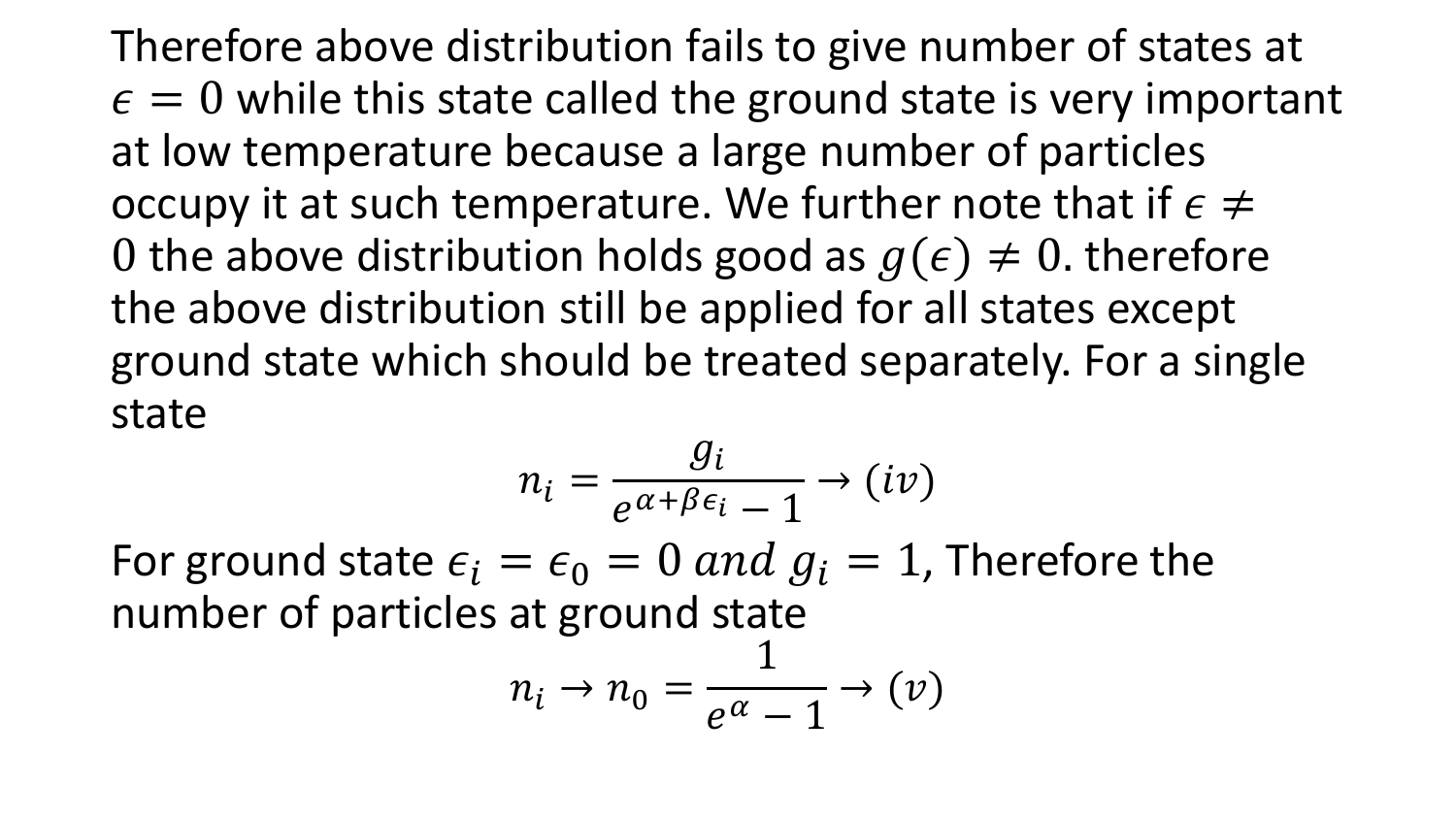Therefore the total number of particle states we can write

$$
n = n_0 + \int dn \to (vi)
$$

$$
n = n_0 + \int g_s \frac{4\pi mV}{h^3} \frac{\sqrt{(2m\epsilon)}d\epsilon}{D-1} \to (vii)
$$

Taking 
$$
x = \frac{\epsilon}{KT}
$$
  
\n
$$
n = n_0 + \frac{2g_s Z_t}{\sqrt{\pi}} \int_{0}^{\infty} \frac{x^{1/2} dx}{De^x - 1} \rightarrow (viii)
$$

Here

$$
Z_t = \left(\frac{2\pi mKT}{h^2}\right)^{3/2} . V \to (ix)
$$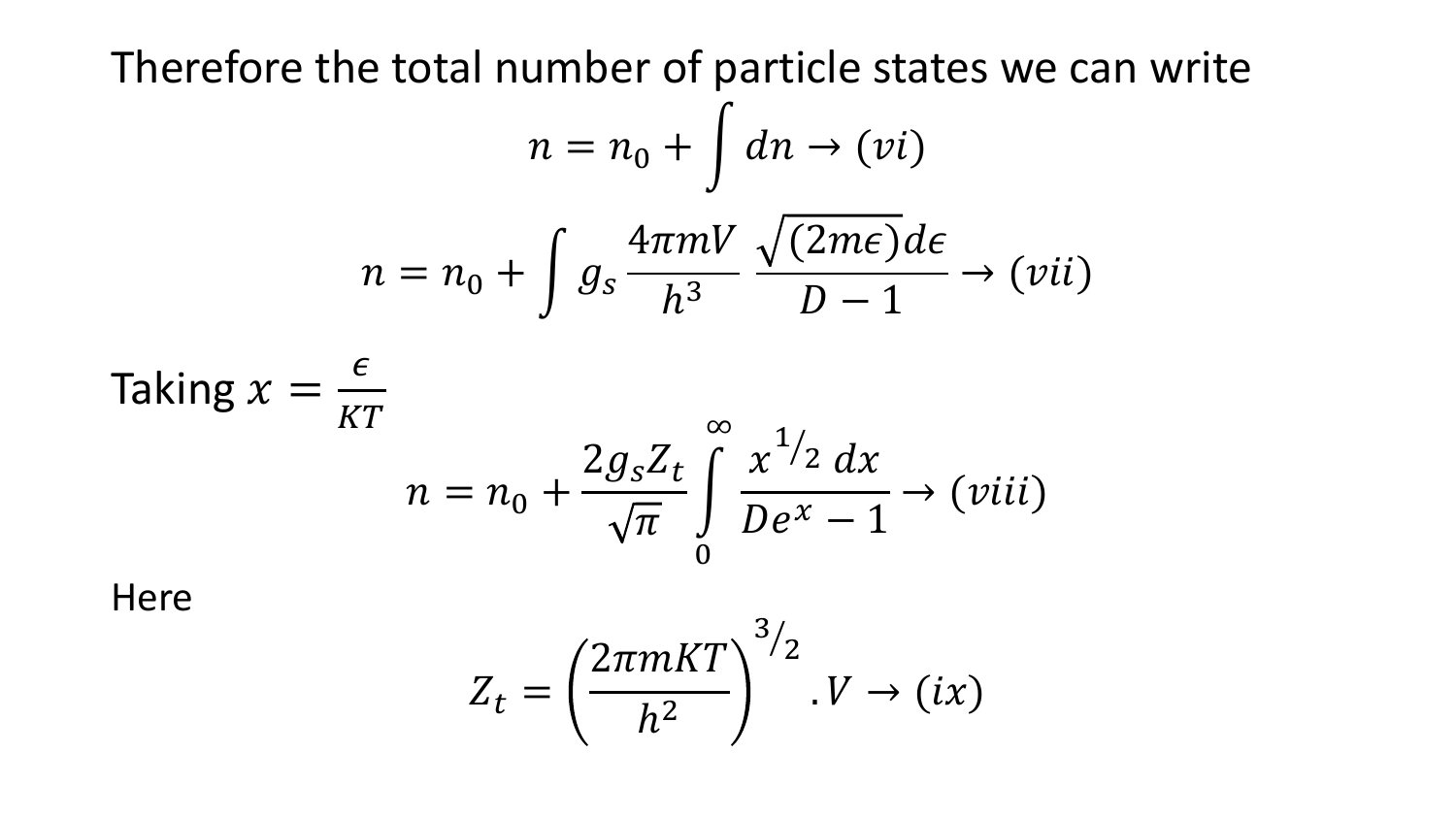Further

$$
n = n_0 + g_s Z_t F_{3/2}(\alpha) \rightarrow (x)
$$

Where

$$
F_{3/2}(\alpha) = \frac{2}{\sqrt{\pi}} \int_{0}^{\infty} \frac{x^{1/2} dx}{De^{x} - 1} \to (xi)
$$

$$
F_{3/2}(\alpha) = \frac{\sqrt{\pi}}{2D} \frac{2}{\sqrt{\pi}} \left(1 + \frac{1}{2^{3/2}D} + \frac{1}{3^{3/2}D^{2}} + \cdots \right) \to (xii)
$$

When

$$
\alpha=0, \qquad D=e^x=1
$$

So that we can writ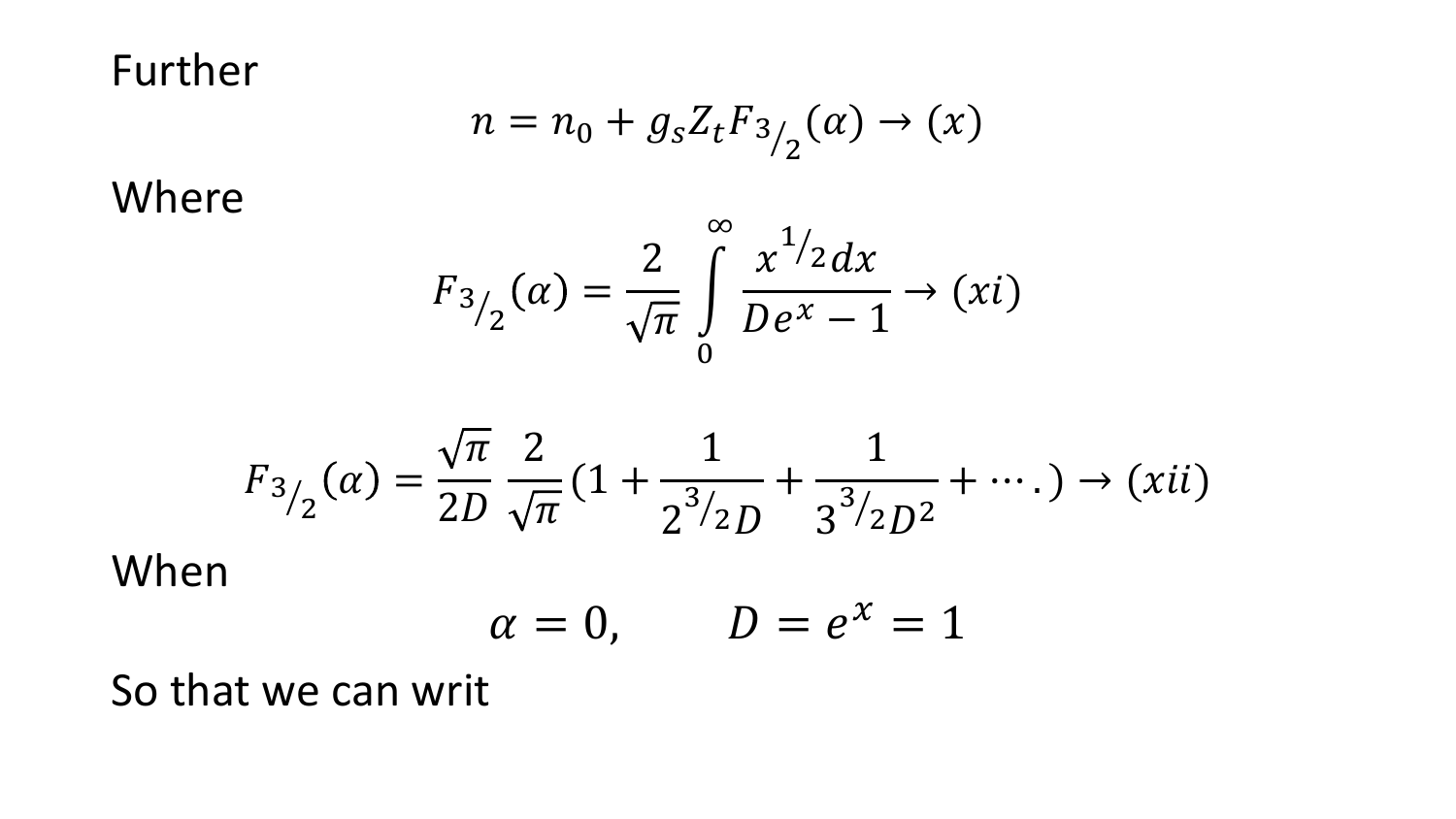$$
F_{3/2}(0) = \frac{\sqrt{\pi}}{2} \frac{2}{\sqrt{\pi}} \left( 1 + \frac{1}{2^{3/2}} + \frac{1}{3^{3/2}} + \cdots \right) = 2.612 \rightarrow (xii)
$$

Let  $T=T_0$ , when  $\alpha=0$  or  $D=1$  we get

$$
n = g_s(z_t)_{T=T_0} F_{3/2}(0)
$$

Therefore

$$
g_s(z_t)_{T=T_0} = \frac{n}{F_{3/2}(0)} \to (xiii)
$$

Putting the value of  $g_s$  we have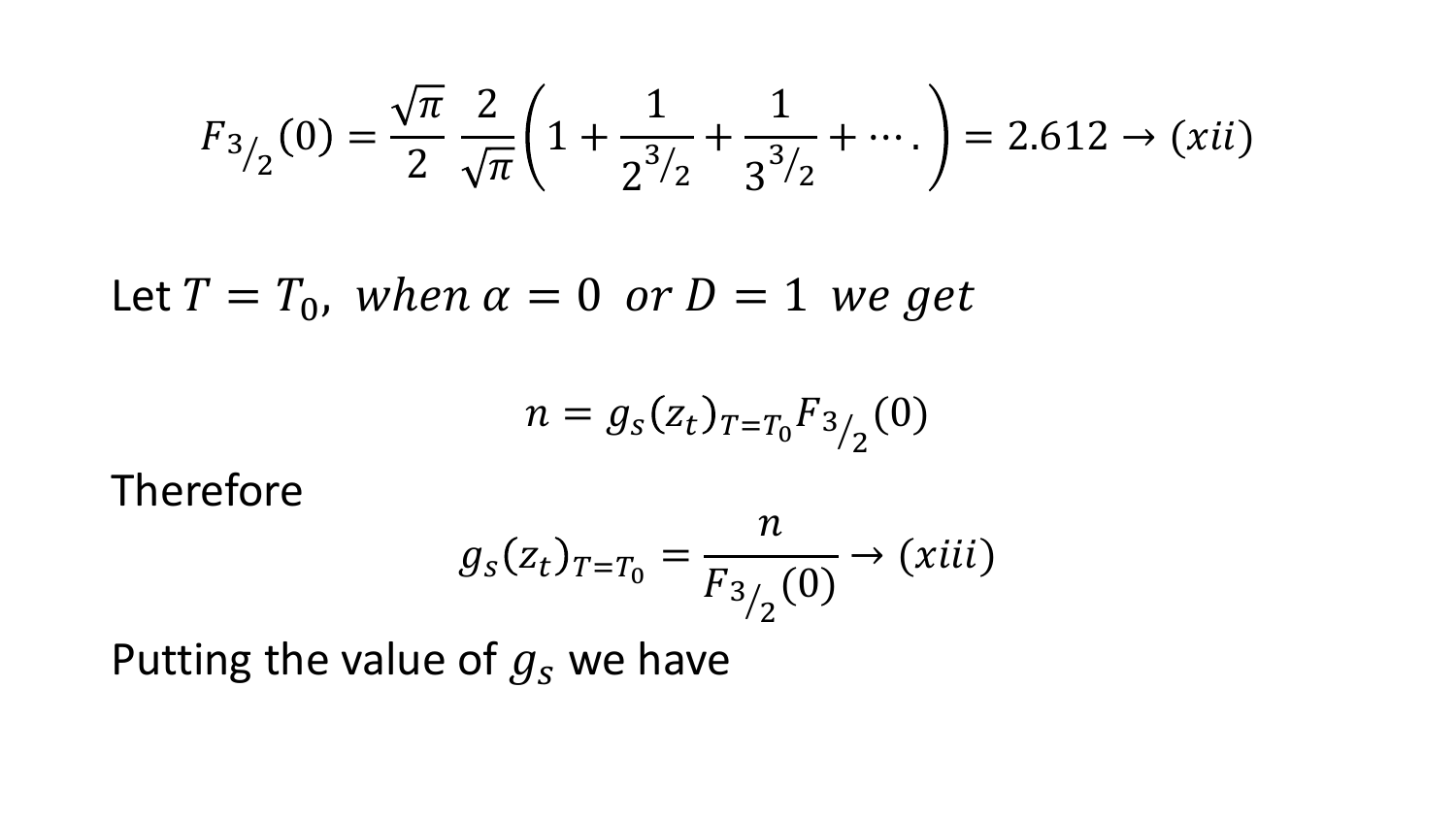$$
n = n_0 + n \frac{Z_t}{(Z_t)_{T=T_0}} \frac{F_{3/2}(\alpha)}{F_{3/2}(0)} \to (xiv)
$$

$$
n = n_0 + n \frac{\left(\frac{2\pi mKT}{h^3}\right)^{3/2} F_{3/2}(\alpha)}{\left(\frac{2\pi mKT_0}{h^3}\right)^{3/2} F_{3/2}(0)}
$$

$$
n = n_0 + n \left(\frac{T}{T_0}\right)^{3/2} \frac{F_{3/2}(\alpha)}{F_{3/2}(0)}
$$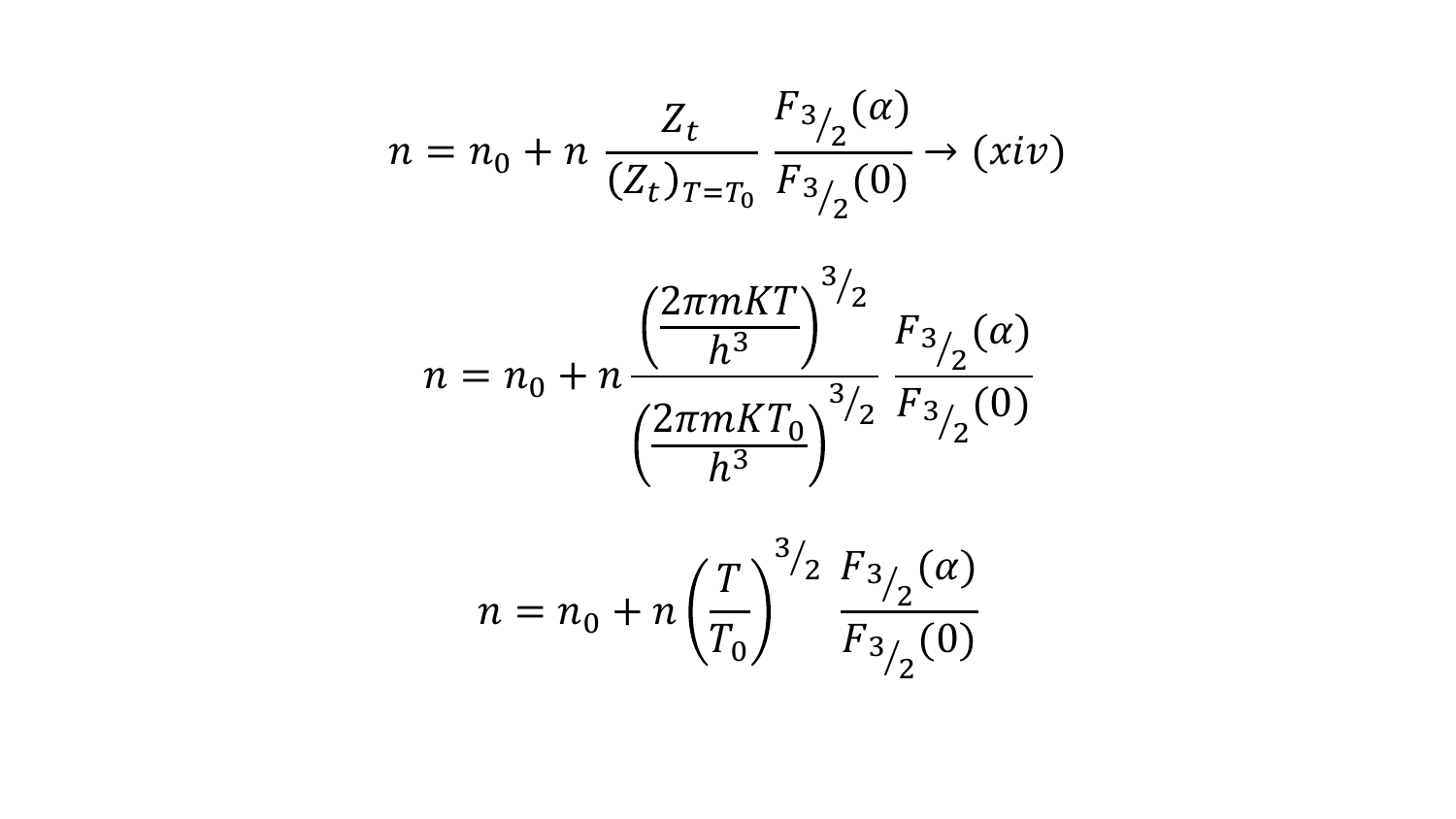$$
n' = n - n_0 = n \left(\frac{T}{T_0}\right)^{3/2} \frac{F_{3/2}(\alpha)}{F_{3/2}(0)} \to (xv)
$$

Now with  $D > 1$ ,  $F_{3/2}$ 2  $\alpha$ ) will have less value than when  $D =$  $1$  *i.e.* 

$$
F_{3/2}(\alpha) \cong_{x \neq 0} F_{3/2}(0)
$$

This means that  $n'$  given by equation  $(xv)$  acquires its maximum value when  $\alpha = 0$ . Thus for  $\alpha = 0$  the maximum number of particles occupying states above ground state is given by

$$
n' = n \left(\frac{T}{T_0}\right)^{3/2}, \text{ When } T < T_0 \to (xvi)
$$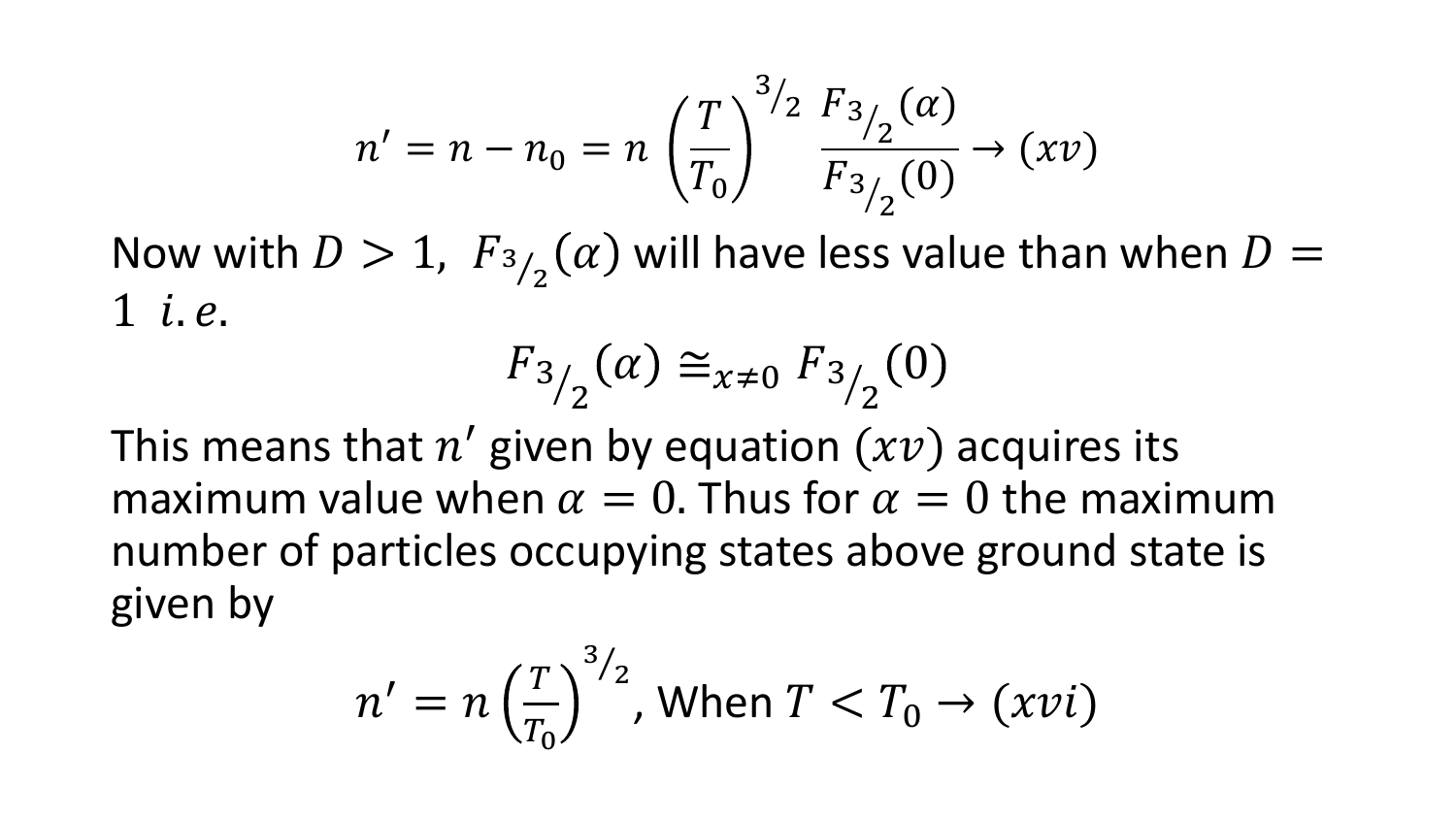And rest of the particles given by

$$
n_0 = n - n' = n \left[ 1 - \left(\frac{T}{T_0}\right)^{3/2} \right] \rightarrow (xvii)
$$

when  $T < T_0$ , must condense into ground state. Thus from equation  $(xvii)$  we note that as the temperature is lowered beginning at  $T = T_0$  the molecules fall rapidly into the ground state. There is a short of condensation into this state. This phenomenon is known as Bose-Einstein Condensation. The temperature  $T_0$  at which the Bose-Einstein Condensation begins to occur depends upon the density of gas. If we consider liquid helium to be a gas one can obtain a value of about of 3.14 K for  $T_0$ .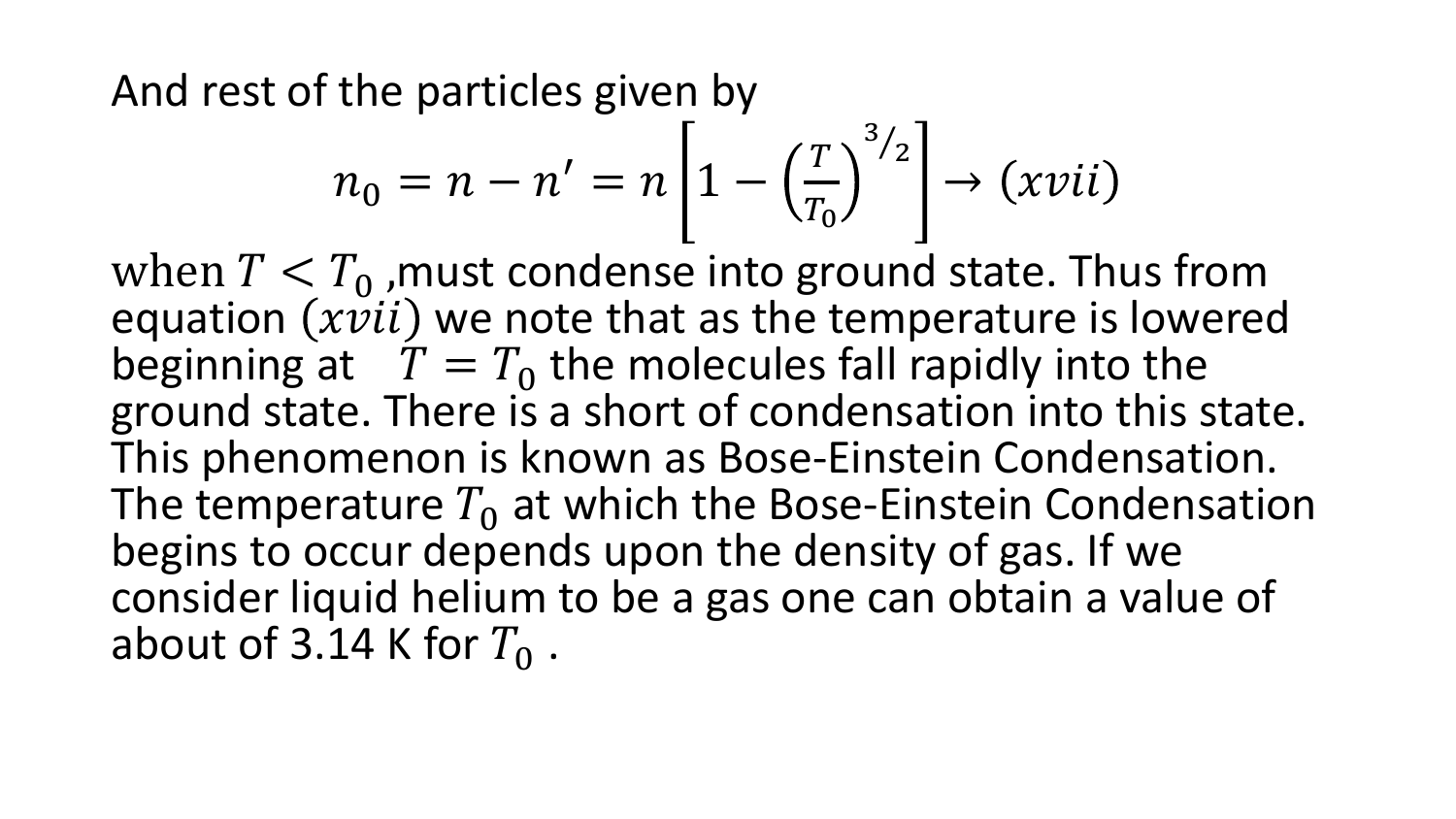It is found experimentally that liquid helium does undergo a rather unusual transition at 2.19 K. Below this temperature the liquid helium displays the properties of a super fluid. It is generally agreed that this transition in liquid helium is associated with a Bose-Einstein Condensation.

For above temperature above  $T_0$ ,  $(\alpha)$  must decrese in order to keep  $n' \leq (n_0 + n) \leq n$ . Therefore  $T > T_0$ ,  $n_0 = 0$ And

$$
n'=n=gZ_tF_{3/2}(\alpha)
$$

From equation  $(xv)$ , when  $n' = n$ , we find that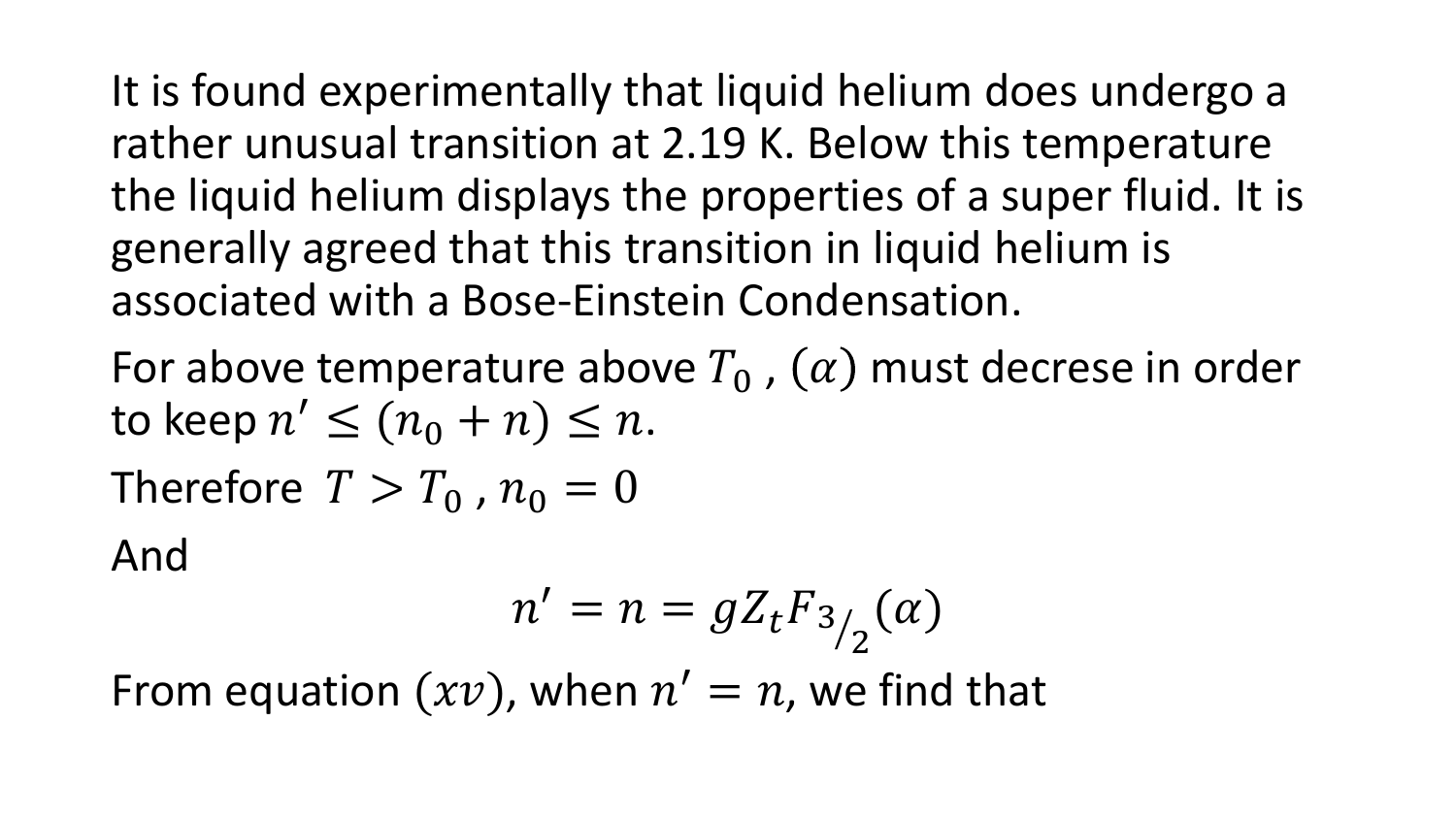$$
n = n \left(\frac{T}{T_0}\right)^{3/2} \frac{F_{3/2}(\alpha)}{F_{3/2}(0)}
$$

$$
F_{3/2}(\alpha) = F_{3/2}(0) \left(\frac{T_0}{T}\right)^{3/2}
$$

$$
F_{3/2}(\alpha) = 2.612 \left(\frac{T_0}{T}\right)^{3/2} \rightarrow (xviii)
$$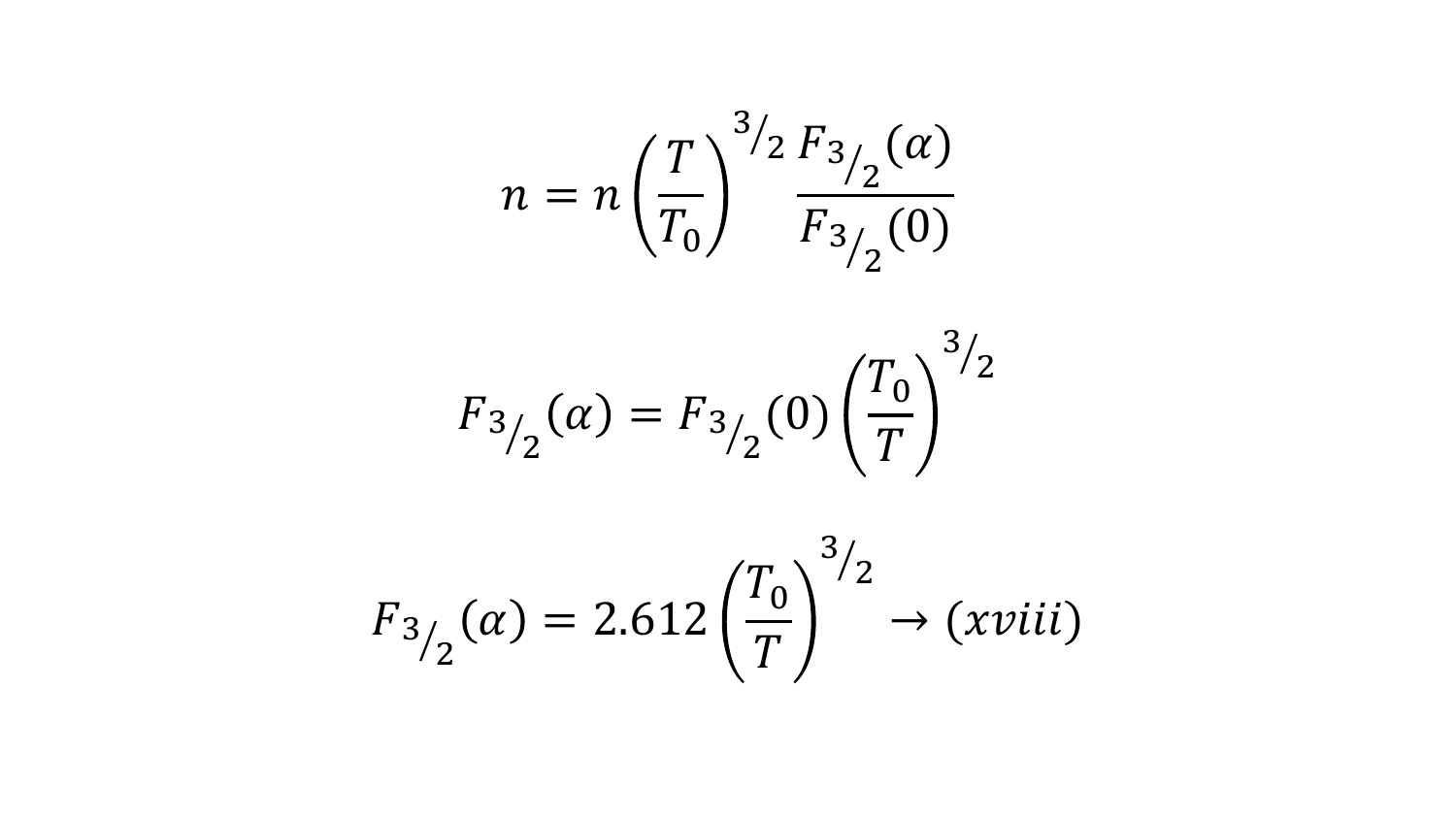Which when substituted in the expression for n gives the total number of particle states equal to

$$
n = g_s \cdot Z_t \cdot 2.612 \cdot \left(\frac{T_0}{T}\right)^{3/2} \to (xix)
$$

## **Liquid Helium:**

As an application of Bose-Einstein Statistics one may investigate the qualitative nature of the super fluid transistion of liquid helium at 2.2K. Ordinary helium consists almost entirely of neutral atoms of the isotope  ${}^{4}_{2}He$ .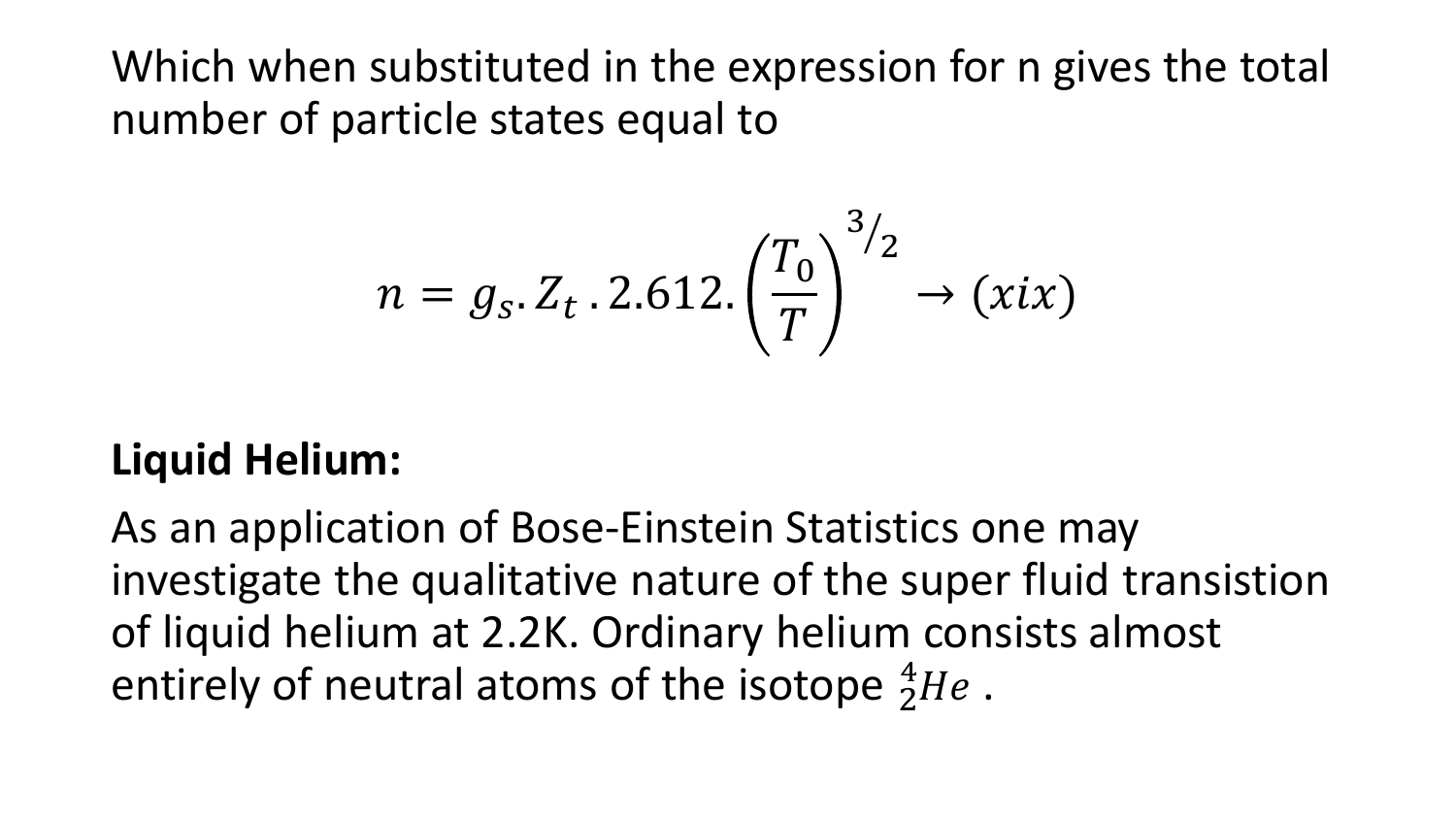As the total angular momentum of these atoms is zero, so explanation about helium must within the Bose-Einstein Statistics. Helium exhibits peculiar properties at low temperature. It is found that

- i) Helium gas at atmospheric pressure condenses at 4.3 K into a liquid of very low density about 0.124 $^{gm}/($  $g m$  $_{cm^3}^{\prime}$  (Its critical temperature is 5.2 K
- ii) Frther cooling to about 0.82 K does not freez it and it is believed that it remains liquid all the way down to absolute zero. The solid state of helium does not form unless it is subjected to an external pressure of at least 23 atmosphere.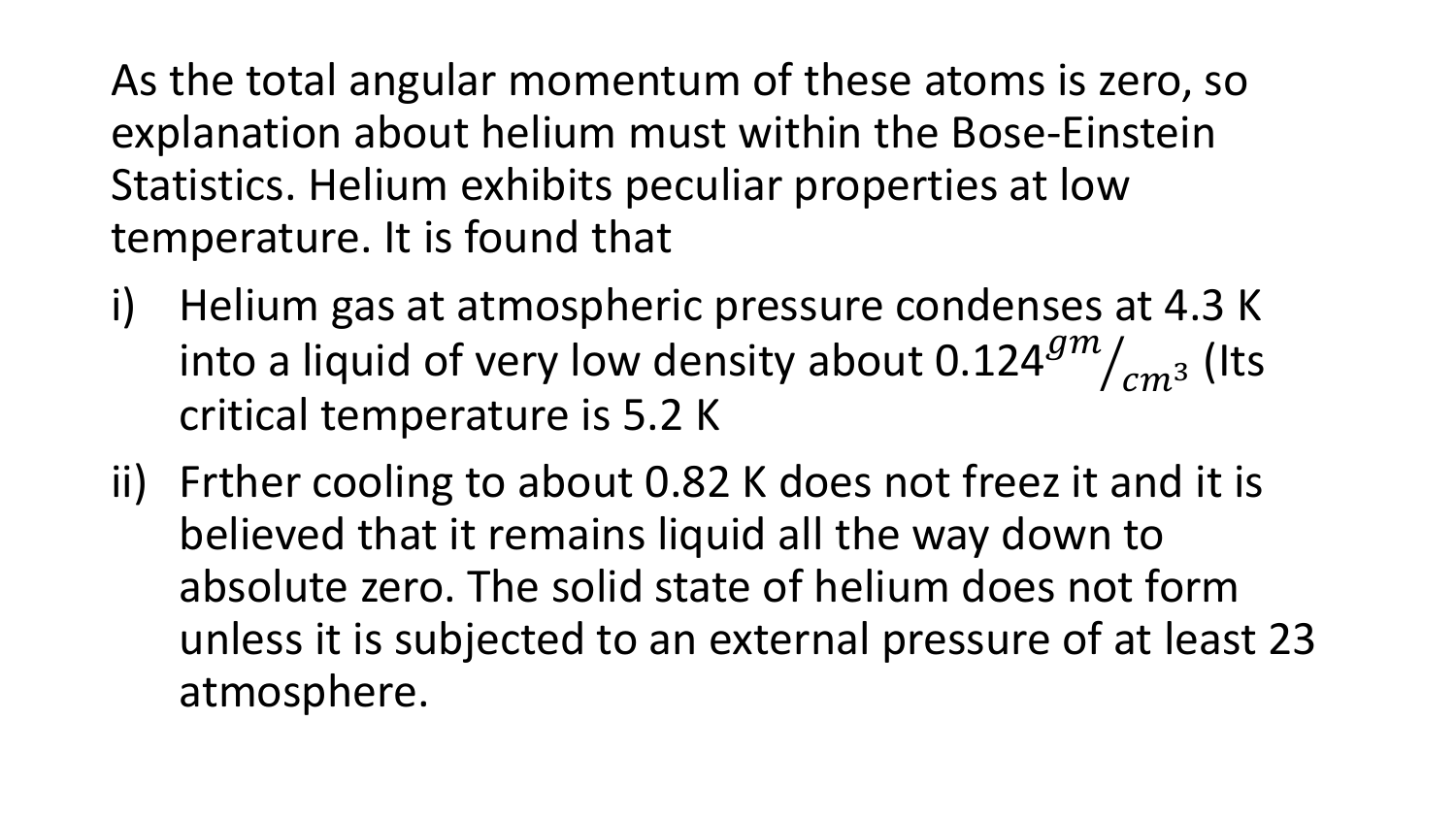iii) For  $He^4$  in liquid phase there is another phase transition called  $\lambda - transition$ , which divides the liquid state into two phases  $He - I$  and  $He - II$ , while liquifying helium noted that at about 2.2K density appeared to pass through an abrupt maximum and decreasing slightly there after. It is also revealed that critical temperature is at 2.186 K and that it represents a transition to a new state of matter known as liquid  $He - II$ . In liquid  $He - II$  it is found that

a) Heat conductivity is very large of the order of  $3.10^6$  times greater

b) Co-efficient of viscosity gradually diminishes as the temperature is lowered and appears to be approaching zero at absolute zero tempature.